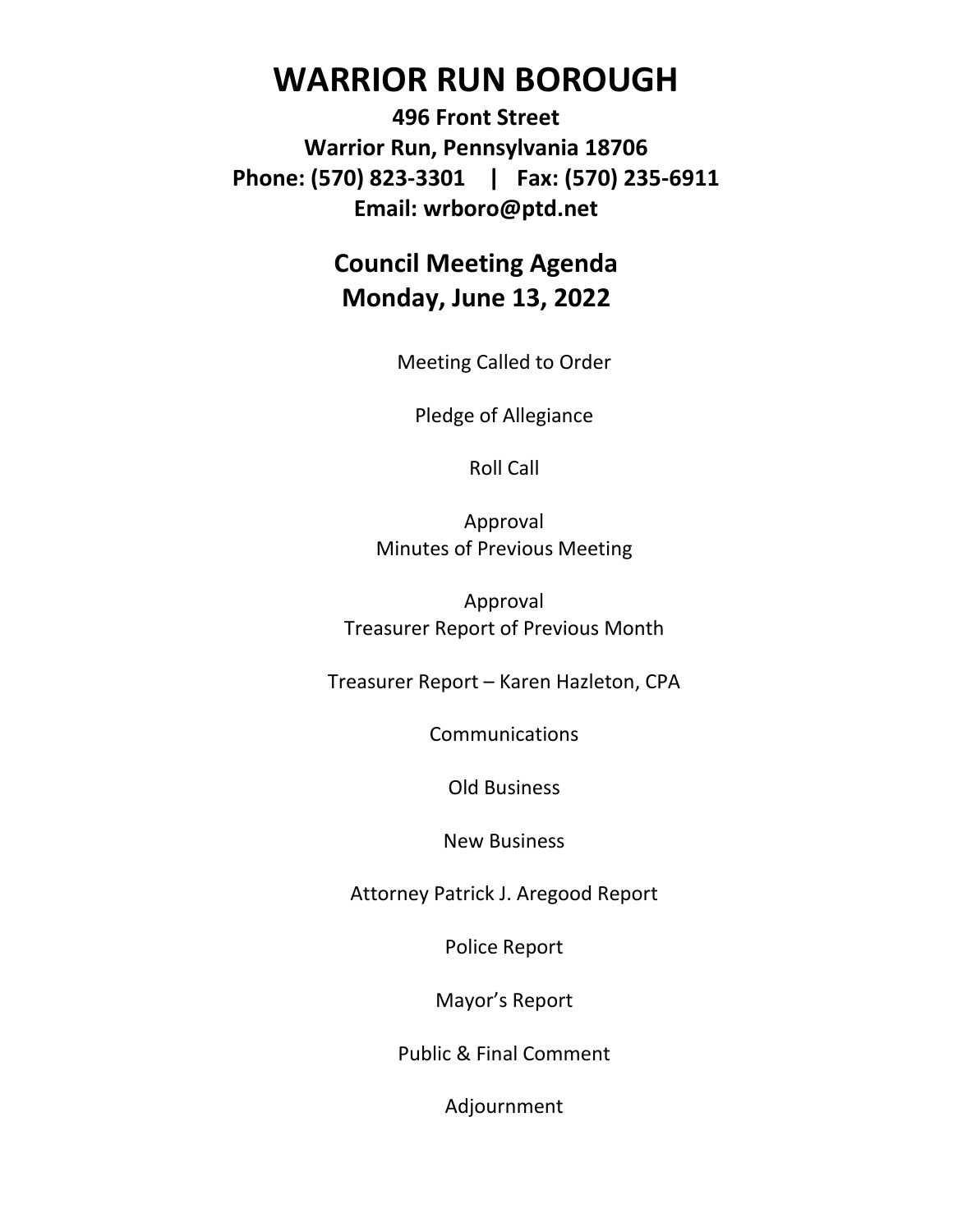## **Council Meeting Agenda Monday, June 13, 2022**

| <b>Roll Call</b>               | <b>Present</b> | <b>Not Present</b> |
|--------------------------------|----------------|--------------------|
| <b>Council Members:</b>        |                |                    |
| Larry Carbohn, President       |                |                    |
| Sharon Wengren, Vice-President |                |                    |
| Sandy Wegrzynowicz             |                |                    |
| <b>Matt Pilch</b>              |                |                    |
| John Quinn                     |                |                    |
| <b>Other Attendees:</b>        |                |                    |
| Mayor, Tom Shypulefski         |                |                    |
| Attorney, Patrick Aregood      |                |                    |
| Treasurer, Karen Hazleton      |                |                    |
| Secretary, Donna Tudgay        |                |                    |

A motion to approve the minutes from May 9, 2022, Meeting:

| 1 <sup>st</sup> motion made by: | 2 <sup>nd</sup> motion made by |         |
|---------------------------------|--------------------------------|---------|
|                                 | Yes<br>N <sub>o</sub>          | Abstain |
| S. Wengren                      |                                |         |
| S. Wegrzynowicz                 |                                |         |
| M. Pilch                        |                                |         |
| J. Quinn                        |                                |         |
| L. Carbohn                      |                                |         |
| Motion passed                   | <b>Motion failed</b>           |         |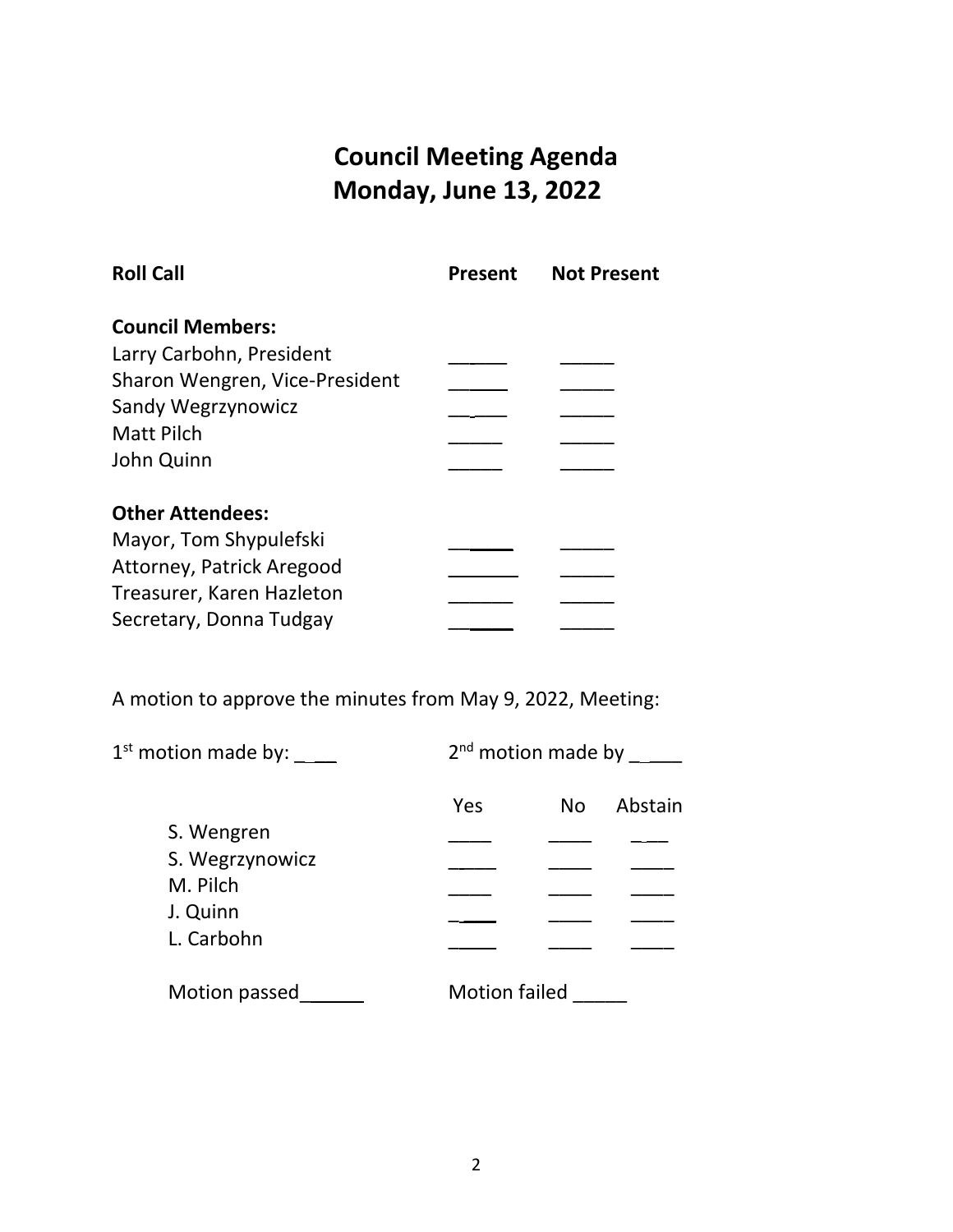A motion to approve the Treasurer's report from May 1, 2022 through May 31, 2022.

| $1st$ motion made by: |                      | 2 <sup>nd</sup> motion made by: |         |  |
|-----------------------|----------------------|---------------------------------|---------|--|
|                       | Yes                  | N <sub>o</sub>                  | Abstain |  |
| S. Wengren            |                      |                                 |         |  |
| S. Wegrzynowicz       |                      |                                 |         |  |
| M. Pilch              |                      |                                 |         |  |
| J. Quinn              |                      |                                 |         |  |
| L. Carbohn            |                      |                                 |         |  |
| Motion passed         | <b>Motion failed</b> |                                 |         |  |

#### **Treasurer Report – Karen Hazleton, CPA**

#### **Communications**

The Warrior Run Borough received notification, on behalf of the Luzerne County Office of Community Development, for an approval for allocation increase, in the amount of \$97,360.00. The increase reflects the Borough's total grant amount, for water/sewer improvements, to be \$292,080.00. The increase is contingent upon the Borough's compliance with the following: 1) The project must be completed and invoiced before October 25, 2022; 2) Section 2 of the original agreement (June 7, 2021) was revised to reflect the \$97,360.00 increase; 3) All other terms and conditions of the Cooperation Agreement, between the County of Luzerne and the Warrior Run Borough, present and past, remain in full force and effect; 4) Borough Officials must execute and return the copy of the approval letter, designating their acceptance of the terms and conditions contained herein. The approval letter was signed by the Mayor and the President, Council and returned to the Luzerne County Office of Community Development, accepting the grant increase \$97,360.00 for water/sewer improvements.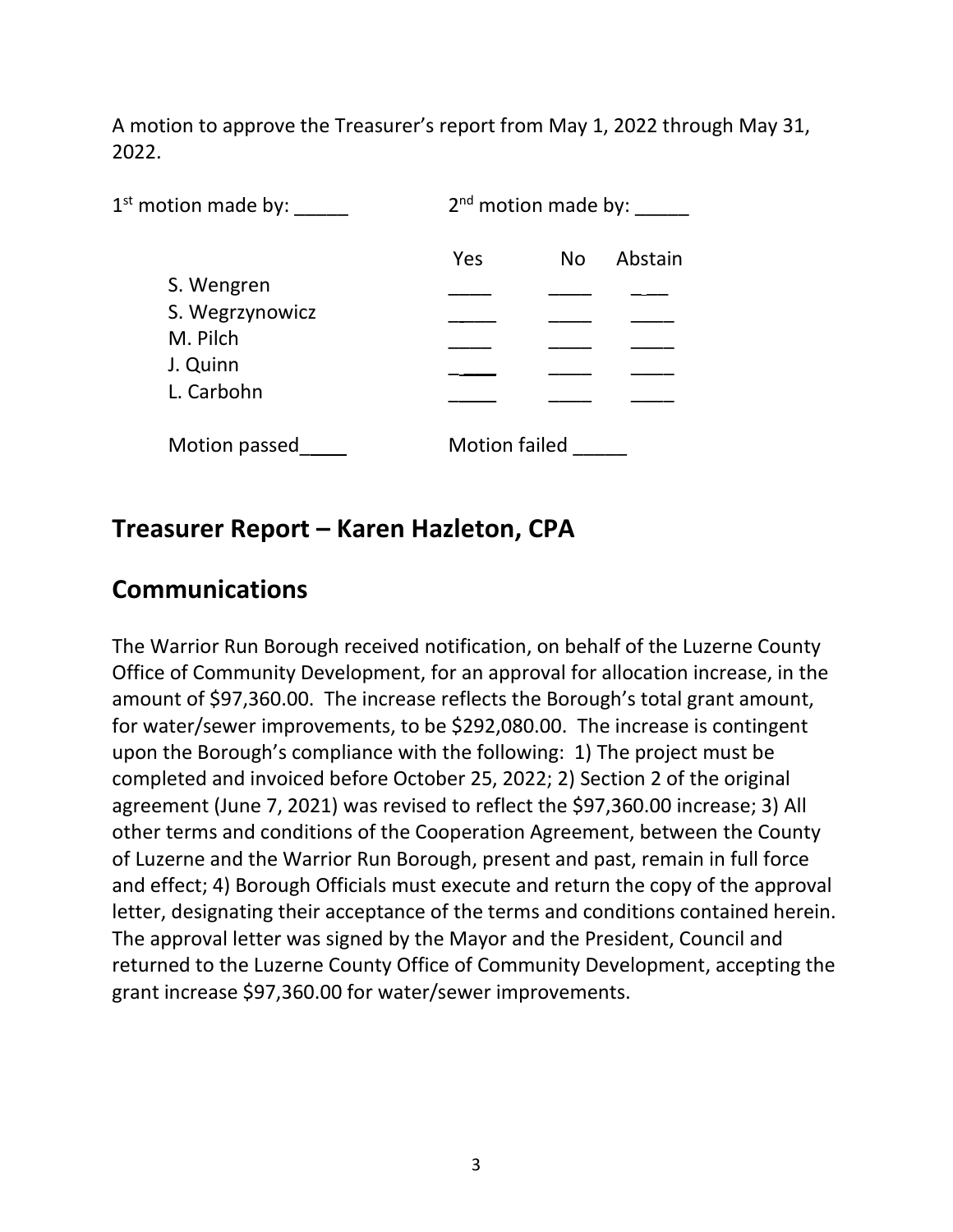Per discussion with Paul Pasonick from PennEastern Engineering, if there is no delay by PennDOT, advertisement for bids should be started in July. If there is a delay by the state, the Borough will contact our state representative office (Gerald Mullery) and request assistance for expediating any issues we may experience.

## **Old Business**

No old business items.

#### **New Business**

1. A motion to ratify payment to Medico Industries, for an emergency repair to the CASE skid steer (hydraulic lines), in the amount of \$600.00, to be paid from the Highway Aid Fund.

| 1 <sup>st</sup> motion made by:                                     | $2nd$ motion made by: |  |  |
|---------------------------------------------------------------------|-----------------------|--|--|
| S. Wengren<br>S. Wegrzynowicz<br>M. Pilch<br>J. Quinn<br>L. Carbohn |                       |  |  |
| Motion passed                                                       | <b>Motion failed</b>  |  |  |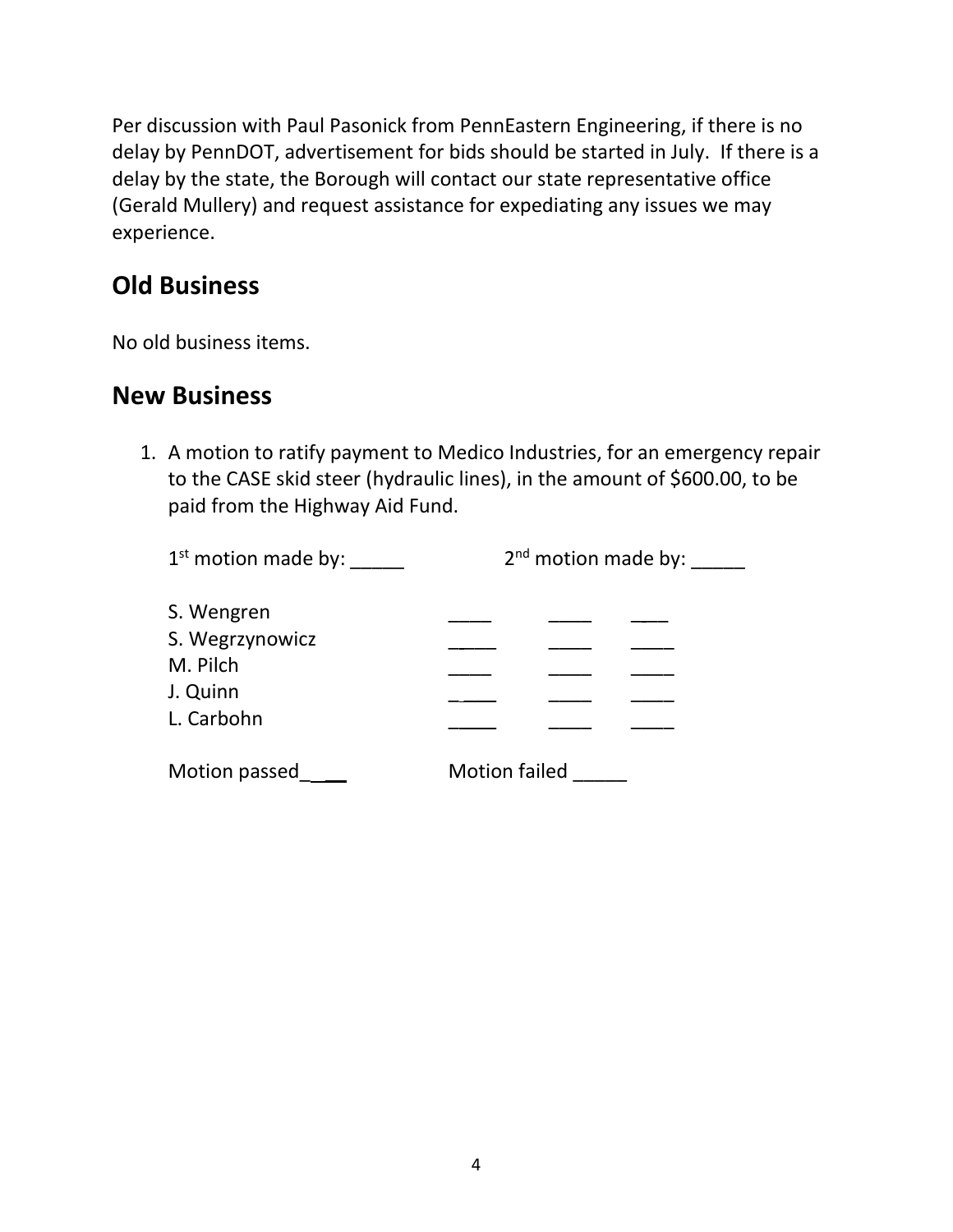2. A motion to ratify payment to Walmart, for a new printer for Mayor Tom Shypulefski's home office (to complete grant preparation, festival correspondence, other Borough business) in the amount of \$189.74, to be paid from the General Fund.

| $1st$ motion made by:                                               | $2nd$ motion made by: |  |  |
|---------------------------------------------------------------------|-----------------------|--|--|
| S. Wengren<br>S. Wegrzynowicz<br>M. Pilch<br>J. Quinn<br>L. Carbohn |                       |  |  |
| Motion passed                                                       | <b>Motion failed</b>  |  |  |

#### **Attorney Aregood Report**

**Police Report -** Month of May 2022 - Report on file

## **Mayor Report**

A motion to accept Attorney Aregood's Report, Police Report and Mayor's report.

| $1st$ motion made by: |                      | $2nd$ motion made by: |         |  |
|-----------------------|----------------------|-----------------------|---------|--|
|                       | Yes                  | N <sub>o</sub>        | Abstain |  |
| S. Wengren            |                      |                       |         |  |
| S. Wegrzynowicz       |                      |                       |         |  |
| M. Pilch              |                      |                       |         |  |
| J. Quinn              |                      |                       |         |  |
| L. Carbohn            |                      |                       |         |  |
| Motion passed         | <b>Motion failed</b> |                       |         |  |